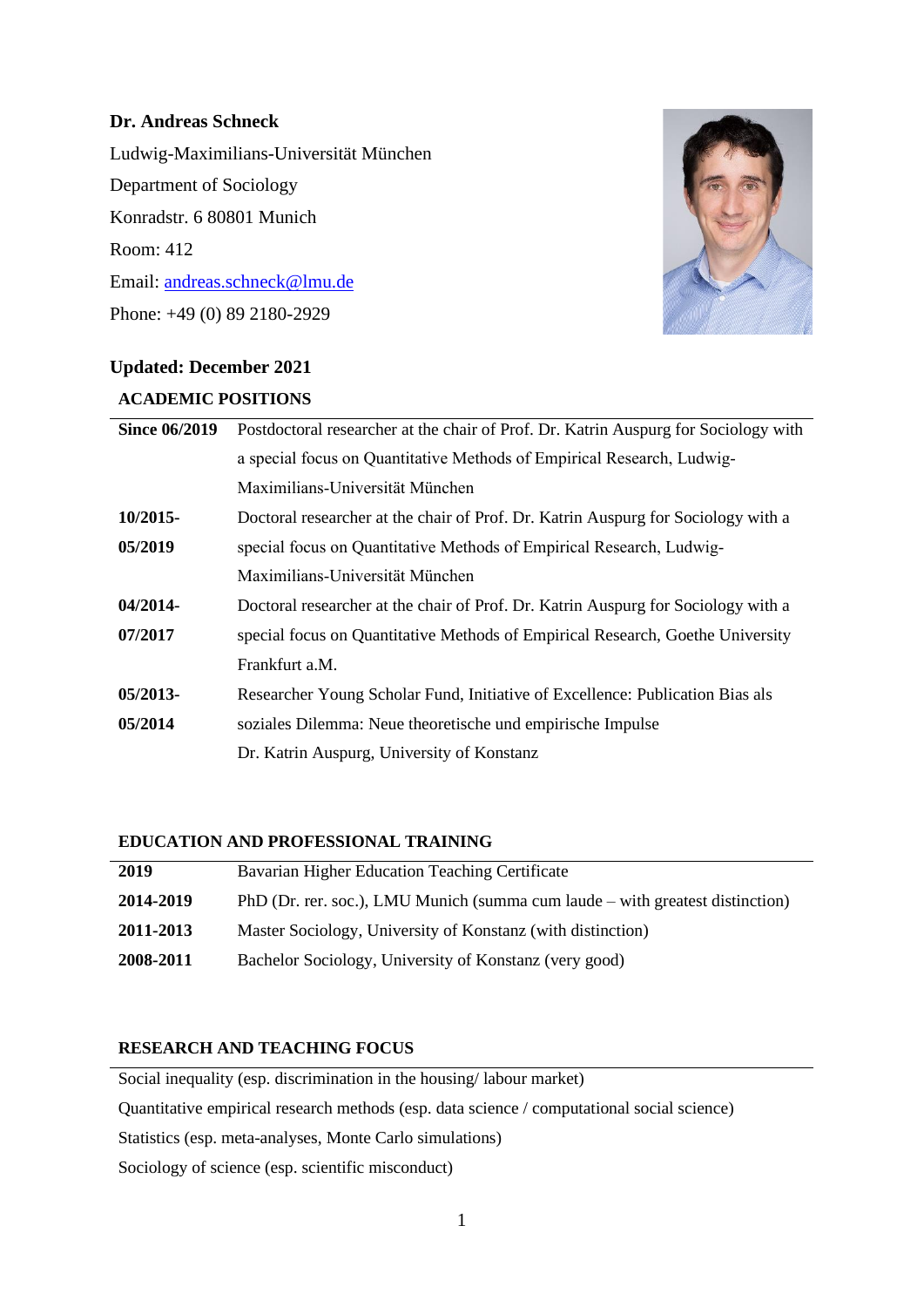## **THIRD-PARTY FUNDING**

| 2021 | Subproject in DFG-funded priority programme meta-rep,    | Own funding     |
|------|----------------------------------------------------------|-----------------|
|      | Enhancing the Robustness of Observational Social Science | 189.045 €       |
|      | <b>Research by Computational Multi-Model Analyses</b>    |                 |
|      | (together with Katrin Auspurg)                           |                 |
|      | LMUexzellent PostDoc Fund                                | 5000 $\epsilon$ |
| 2018 | DAAD Travel-Grant, Annual Meeting der American           | $1572 \in$      |
|      | Sociological Association, Philadelphia (USA)             |                 |
| 2016 | DAAD Travel-Grant, Annual Meeting der American           | $1676 \in$      |
|      | Sociological Association, Seattle (USA) & MAER-Net       |                 |
|      | Colloquium, Hendrix (USA)                                |                 |

#### **PROFESSIONAL SERVICES**

| <b>Reviews</b>     | American Sociological Review, BMJ Evidence Based Medicine, Collabra,              |
|--------------------|-----------------------------------------------------------------------------------|
|                    | European Socialogical Review, Field Methods, Journal of Ethnic and Migration      |
|                    | Studies, Journal of Labour Market Research, Royal Society Open Science,           |
|                    | Scientometrics, Social Science Research, Soziale Welt, Zeitschrift für Soziologie |
| <b>Boards</b>      | Research Ethics Committee of the Faculty of Social Sciences                       |
|                    | at Ludwig-Maximilians-University Munich (LMU) (since 2016)                        |
| <b>Memberships</b> | American Sociological Association (ASA), Akademie für Soziologie (AS),            |
|                    | Deutsche Gesellschaft für Soziologie (DGS), Meta-Analysis of Economics            |
|                    | Research Network (MAER-Net), Open Science Center München, The Replication         |
|                    | <b>Network</b>                                                                    |

## **PUBLICATIONS**

### **DOCTORAL THESIS**

| 2019 | Andreas Schneck: Das Problem dysfunktionaler Reputationssysteme am Beispiel |
|------|-----------------------------------------------------------------------------|
|      | von Fehlverhalten und Diskriminierung in der Wissenschaft. Kumulative       |
|      | Dissertationsschrift. München: Ludwigs-Maximilians-Universität.             |
|      | http://nbn-resolving.de/urn:nbn:de:bvb:19-243219                            |

### **JOURNAL ARTICLES WITH PEER-REVIEW**

\* shared first authorship

# included in the cumulative doctoral thesis

2020 *Katrin Auspurg, Andreas Schneck & Fabian Thiel*. Different Samples, Different Results? How Sampling Techniques Affect the Results of Field Experiments on Ethnic Discrimination. Research in Social Stratification and Mobility.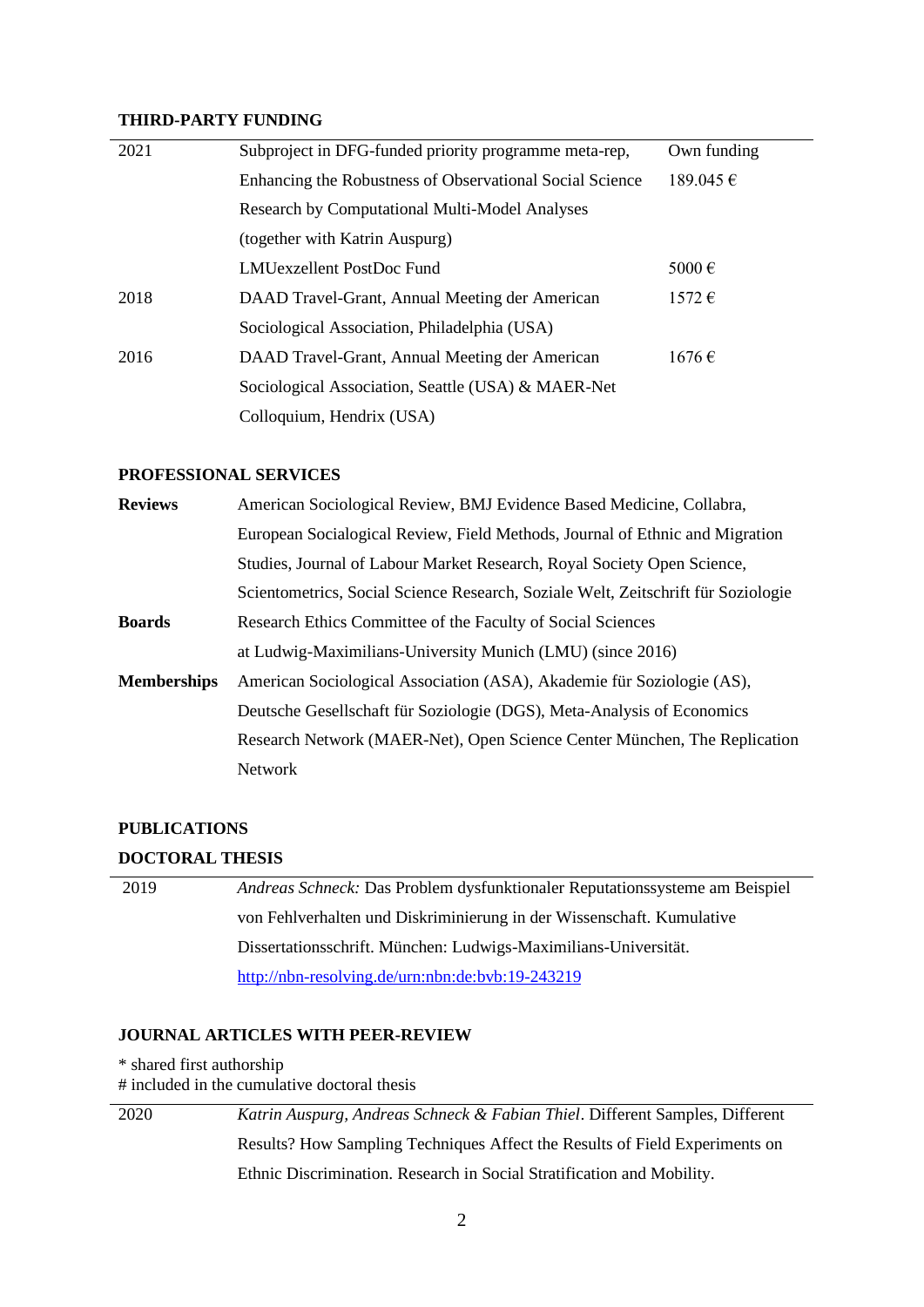| 2019 | * with Katrin Auspurg und Thomas Hinz. Closed doors everywhere? A meta-<br>analysis of field experiments on ethnic discrimination in rental housing markets.<br>Journal of Ethnic and Migration Studies (19): 95-114                                                                                           |
|------|----------------------------------------------------------------------------------------------------------------------------------------------------------------------------------------------------------------------------------------------------------------------------------------------------------------|
|      | Tobias Weinmann, Amal AlZahmi, Andreas Schneck, Julian Felipe Mancera<br>Charry, Günter Fröschl & Katja Radon: Population-based assessment of health,<br>healthcare utilisation, and specific needs of Syrian migrants in Germany: what is<br>the best sampling method? BMC medical research methodology (19). |
| 2017 | # Andreas Schneck: Examining publication bias – A simulation-based evaluation<br>of statistical tests on publication bias. PeerJ: e4115.                                                                                                                                                                       |
|      | *# Katrin Auspurg, Thomas Hinz und Andreas Schneck: Berufungsverfahren als<br>Turniere: Berufungschancen von Wissenschaftlerinnen und Wissenschaftlern.<br>Zeitschrift für Soziologie 46(4): 283-302.                                                                                                          |
| 2014 | <b>*# Katrin Auspurg, Thomas Hinz &amp; Andreas Schneck: Ausmaß und Risikofaktoren</b><br>des Publication Bias in der deutschen Soziologie. Kölner Zeitschrift für Soziologie<br>und Sozialpsychologie 66:549-573.                                                                                             |

# **ARTICLE IN FURTHER JOURNALS AND VOLUMES**

2017 *\* Katrin Auspurg, Thomas Hinz & Andreas Schneck*: Wishful Thinking: Verbessern mehr Frauen in Berufungskommissionen die Berufungschancen für Frauen? Forschung & Lehre 2017(9): 770-772.

# **WORKING PAPERS**

| 2021 | # Andreas Schneck: Are most published research findings false? Trends in                  |
|------|-------------------------------------------------------------------------------------------|
|      | statistical power, publication bias and p-hacking as well as and the false discovery      |
|      | rate (1975–2017.                                                                          |
|      |                                                                                           |
| 2014 | * Katrin Auspurg & Andreas Schneck: What difference makes a difference? $-A$              |
|      | meta-regression approach on the effectiveness conditions of incentives in self-           |
|      | administered surveys. Conference paper, MAER-Net Colloquium                               |
|      | $(\text{http://metaanalysis2014.econ.uoa.gr/fileadmin/metaanalysis2014.econ.uoa.gr/upl})$ |
|      | oads/Schneck_Andreas.pdf).                                                                |
|      |                                                                                           |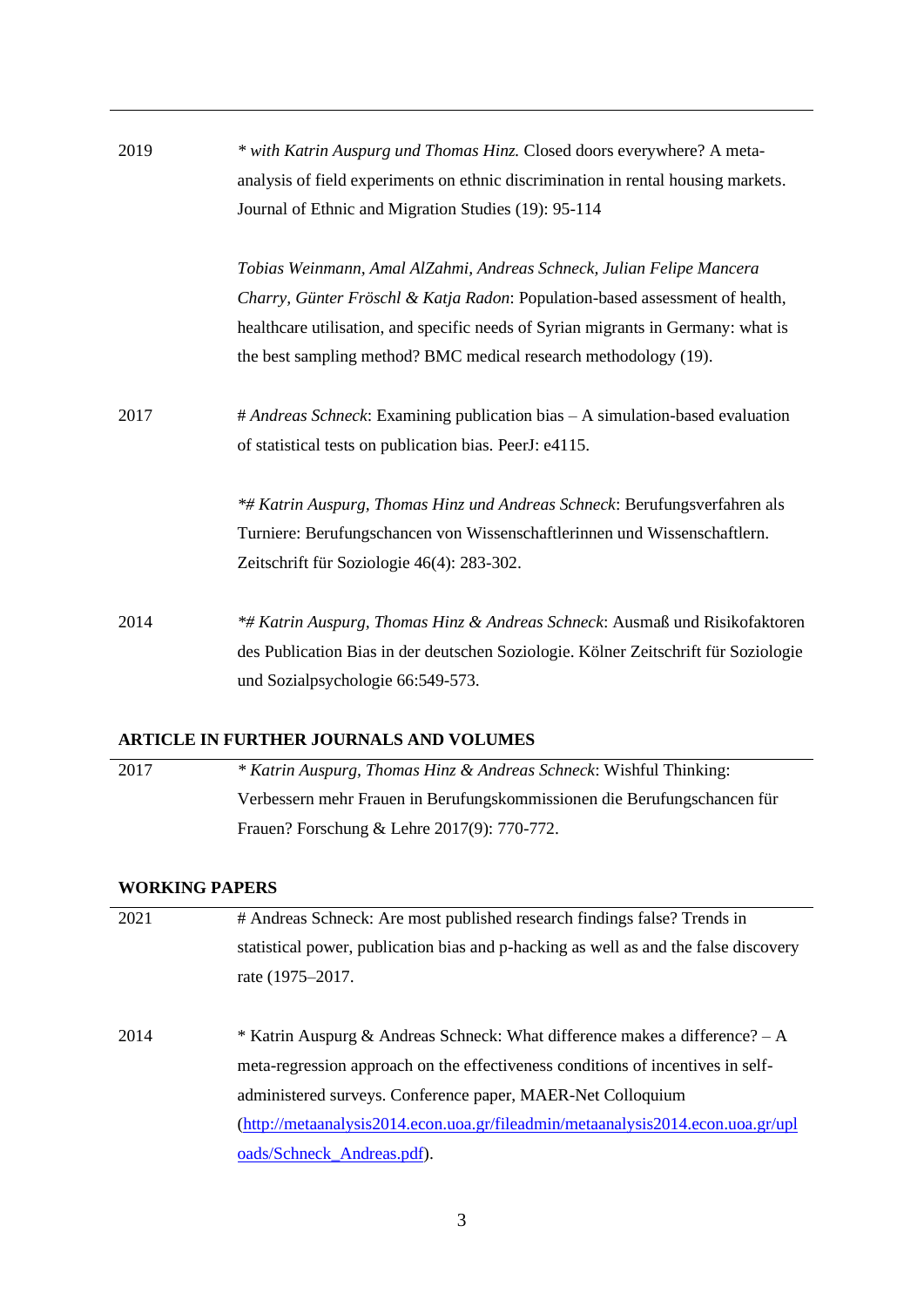#### **TALKS AND POSTERS:**

| 2021 | Is the COVID-19 pandemic amplifying ethnic discrimination against Asians?     |
|------|-------------------------------------------------------------------------------|
|      | Evidence from process-produced online-marketplace data. 3rd Conference of the |
|      | Academy of Sociology. October 1., Online.                                     |

More Refugees, More Discrimination? A two-wave field experiment on ethnic discrimination in the German housing market. Annual Conference of Experimental Sociology (ACES). September 16., Monte Verita (Ascona). *(with Katrin Auspurg & Renate Lorenz)*

More Refugees, More Discrimination? A two-wave field experiment on ethnic discrimination in the German housing market. Annual Meeting of the ASA, Roundtable on Race and Discrimination,. August 10., Online. *(with Katrin Auspurg & Renate Lorenz)*

The Effect of Authors Publication Record on Publication Bias in the Stereotype Threat Literature. 1st Workshop of the QUANT Group. April 29., Online. *(with Katrin Auspurg)*

Are most published research findings false? Statistical power, publication bias and p-hacking as well as the false discovery rate in psychology and sociology. March 24., Cooperative Relations Seminar Utrecht University, Online.

Is the Covid-19 pandemic amplifying ethnic discrimination? Evidence from processproduced online-auction data. Research Colloquium Analytical Sociology LMU Munich, February 10., Online.

2020 Are most published research findings false? Trends in statistical power, publication bias and p-hacking as well as the false discovery rate in psychology (1975–2017), Analytical Sociology, November 16.-17., Online.

> Are most published research findings false? Trends in statistical power, publication bias and p-hacking as well as the false discovery rate in psychology (1975–2017), Metrics International Forum, November 12., Online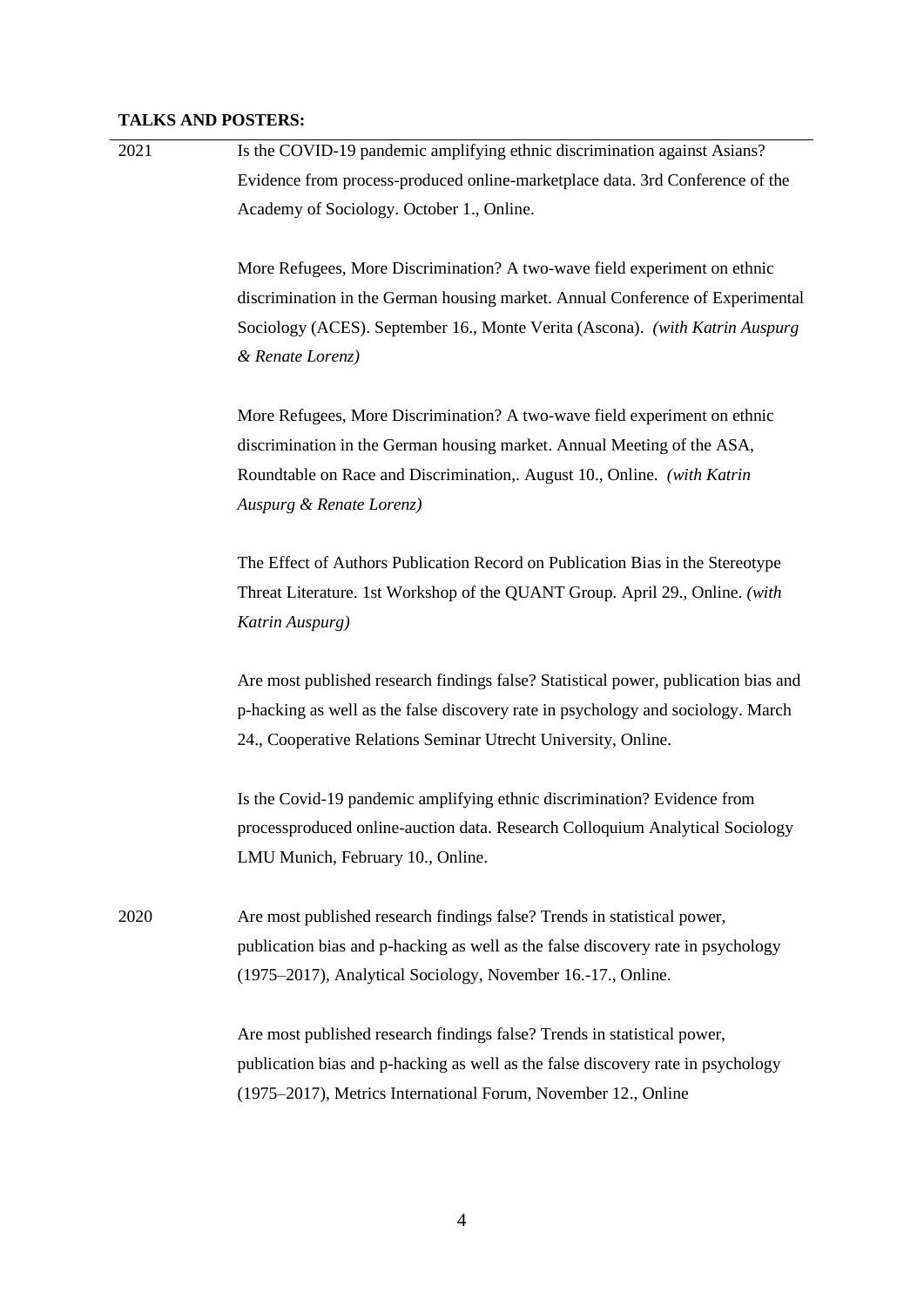Monitoring scientific integrity: Statistical power, publication bias & the false discovery rate in the psychological literature (1975-2017) Status Meeting Quantitative Research on Science, January 30., Fraunhofer-Forum, Berlin

2019 Are really most of our research findings false? An empirical estimation of trends in statistical power, publication bias and the false discovery rate, Poster-presentation, Analytical Sociology, November 18.-21., Venice International University.

> Are really most of our research findings false? An empirical estimation of trends in statistical power, publication bias and the false discovery rate, Poster-presentation, 2rd Conference of the Academy of Sociology. September 27., Konstanz..

Monitoring Scientific Integrity: Statistical Power, Publication Bias & the False Discovery Rate in the Psychological Literature (1975-2017),  $1<sup>st</sup>$  Workshop of the QUANT Group. October 2. Munich.

Are really most of our research findings false? An empirical estimation of trends in statistical power, publication bias and the false discovery rate, Research Colloquium Analytical Sociology LMU Munich, June 5., Munich.

Are really most of our research findings false? An empirical estimation of trends in statistical power, publication bias and the false discovery rate in psychological journals (1975-2017), poster-presentation, 5th Joint Statistical Meeting DAGStat (German Statistical Workgroup), March 18.-22., Munich.

2018 Appointment procedures as tournaments revisiting male and female scientists' chances of being appointed as professorships. Questioning Excellence, September 11., University of Lausanne. *(with Katrin Auspurg und Thomas Hinz)*

> Closed doors everywhere? A meta-analysis on ethnic discrimination in rental housing markets".Annual Meeting of the American Sociological Association, August 11.-14., Philadelphia (USA). (*with Katrin Auspurg & Thomas Hinz*)

> > 5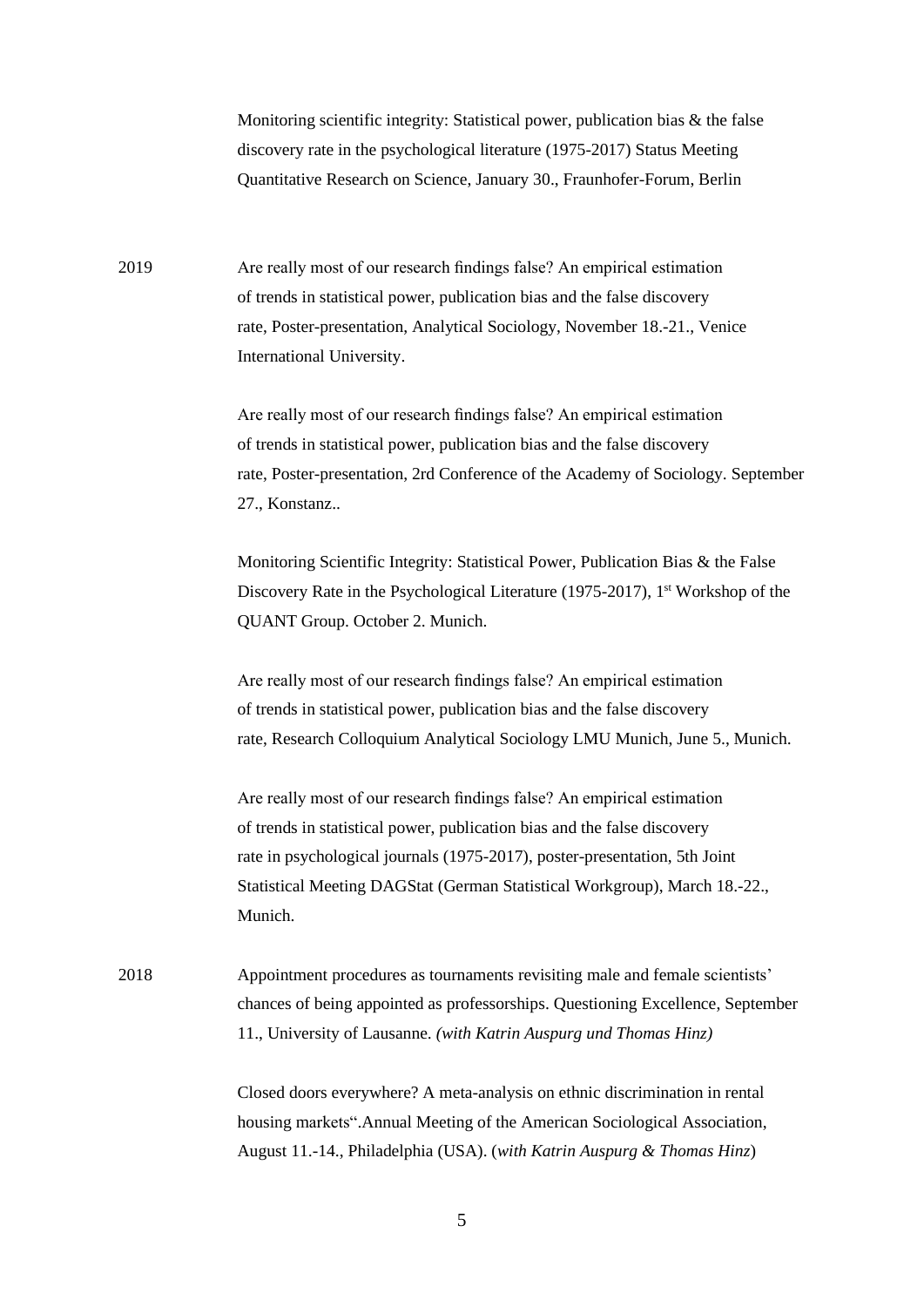Hello, neighbour! Measuring ethnic preferences and their role in residential segregation. Research-Colloquium Analytical Sociology, May 2., Ludwig-Maximilians‐Universität München. *(with Christiane Bozoyan)*

2017 And in the long run all discrimination is gone? The impact of competition and vacancy times on discrimination in rental housing markets. Analytical Sociology, November 20.-23., Venice International University. *(with Katrin Auspurg and Fabian Thiel)*

> Examining publication bias – A simulation-based evaluation of statistical tests on publication bias in meta-analyses. MAER-Net Colloquium, October 12.-14., Friedrichshafen

> Hello, neighbour! Measuring ethnic preferences and their role in residential segregation. Herbsttagung der Sektion Stadt- und Regionalsoziologie in der DGS "Aktuelle Fragen der Stadt- und Regionalsoziologie", October 6.-7., Dortmund. *(with Christiane Bozoyan)*

Ethnische Diskriminierung auf dem Deutschen Wohnungsmarkt Ergebnisse aus einem Feldexperiment. Statistik Tage des Bayerischen Landesamts f. Statistik, July 27-28., Bamberg. *(with Katrin Auspurg)*

Hello, neighbour! Measuring ethnic preferences and their role in residential segregation. Conference of the European Survey Research Association, July 17.- 21., Lisbon. *(with Christiane Bozoyan)*

2016 News from the DDD: How Fraudsters Cheat in the Social Sciences. Rational Choice Sociology, November 21.-24., Venice International University. *(with Katrin Auspurg and Thomas Hinz)*

> Hello, Neighbour! A Survey-Based Application of Schelling's Segregation Model. Poster-presentation, Rational Choice Sociology 21.-24. November, Venice International University. *(with Christiane Bozoyan)*

"Choosing the right layer. Does finer context-data improve insights into mechanisms of discrimination?. Poster-presentation, Rational Choice Sociology, November 21.-24., Venice International University. *(with Maximilian Sonnauer)*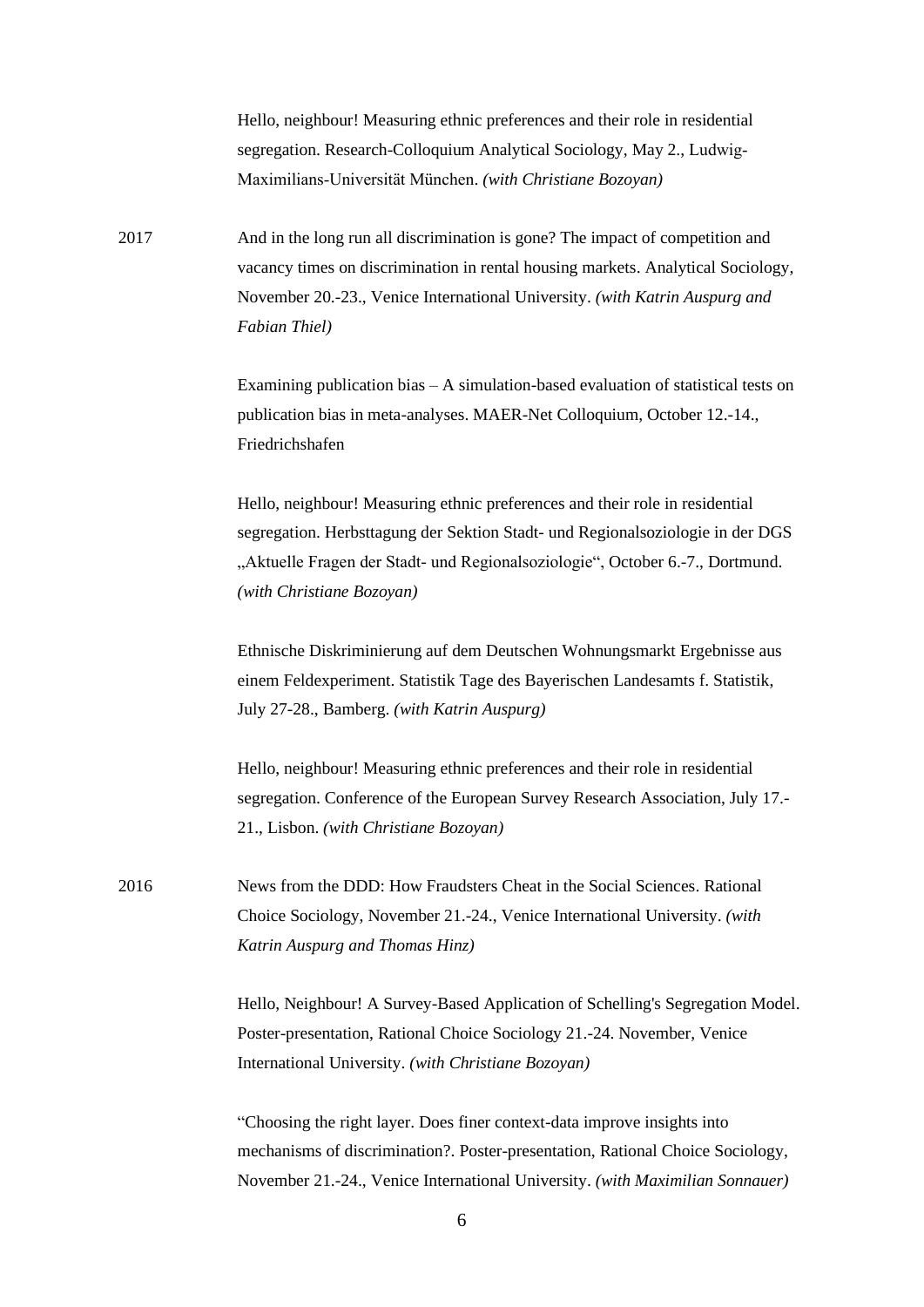Liegt der Teufel im Detail? Chancen und Herausforderungen feinräumiger Geodaten. Erkenntnisse aus einem Feldexperiment zur Diskriminierung auf dem deutschen Mietwohnungsmarkt. Kongress der Deutschen Gesellschaft für Soziologie, September 26.-30., Bamberg. *(with Maximilian Sonnauer and Katrin Auspurg)*

A meta-analysis on field experiments on ethnic discrimination in the housing market. MAER-Net Colloquium, September 15.-17., Hendrix (USA). *(with Katrin Auspurg)*

Appointment procedures as tournaments: revisiting male and female scientists' chances of being appointed as professor. Annual Meeting der American Sociological Association, August 20.-23. Seattle (USA). *(with Katrin Auspurg and Thomas Hinz)*

Warum wir immer noch auf der Stelle treten – Publication Bias in Meta-Analysen. Konferenz Wissenschaftlicher Fortschritt in den Sozial- und Humanwissenschaften?, June 11./12., Universität Leipzig. *(with Katrin Auspurg)*

Migrant/innen willkommen, aber nicht in der Nachbarschaft? Survey-Experimente zu Segregationspräferenzen. Questback User Summit, June 2., Köln. *(with Katrin Auspurg)*

2015 Convincing evidence? A meta-analysis on ethnic discrimination in the housing market. Rational Choice Sociology, November 16.-18., Venice International University. *(with Katrin Auspurg and Thomas Hinz)*

> Closed doors everywhere? A field experiment in the German rental housing market. Poster-presentation, Rational Choice Sociology, November 16.-18., Venice International University. *(with Maximilian Sonnauer und Katrin Auspurg)*

> "Is it really worth the effort? A meta-regression approach on the (cost-) effectiveness of incentives in self-administered surveys. Konferenz der [European](http://www.europeansurveyresearch.org/)  [Survey Research Association,](http://www.europeansurveyresearch.org/) July 14.-17., Reykjavik. *(with Katrin Auspurg)*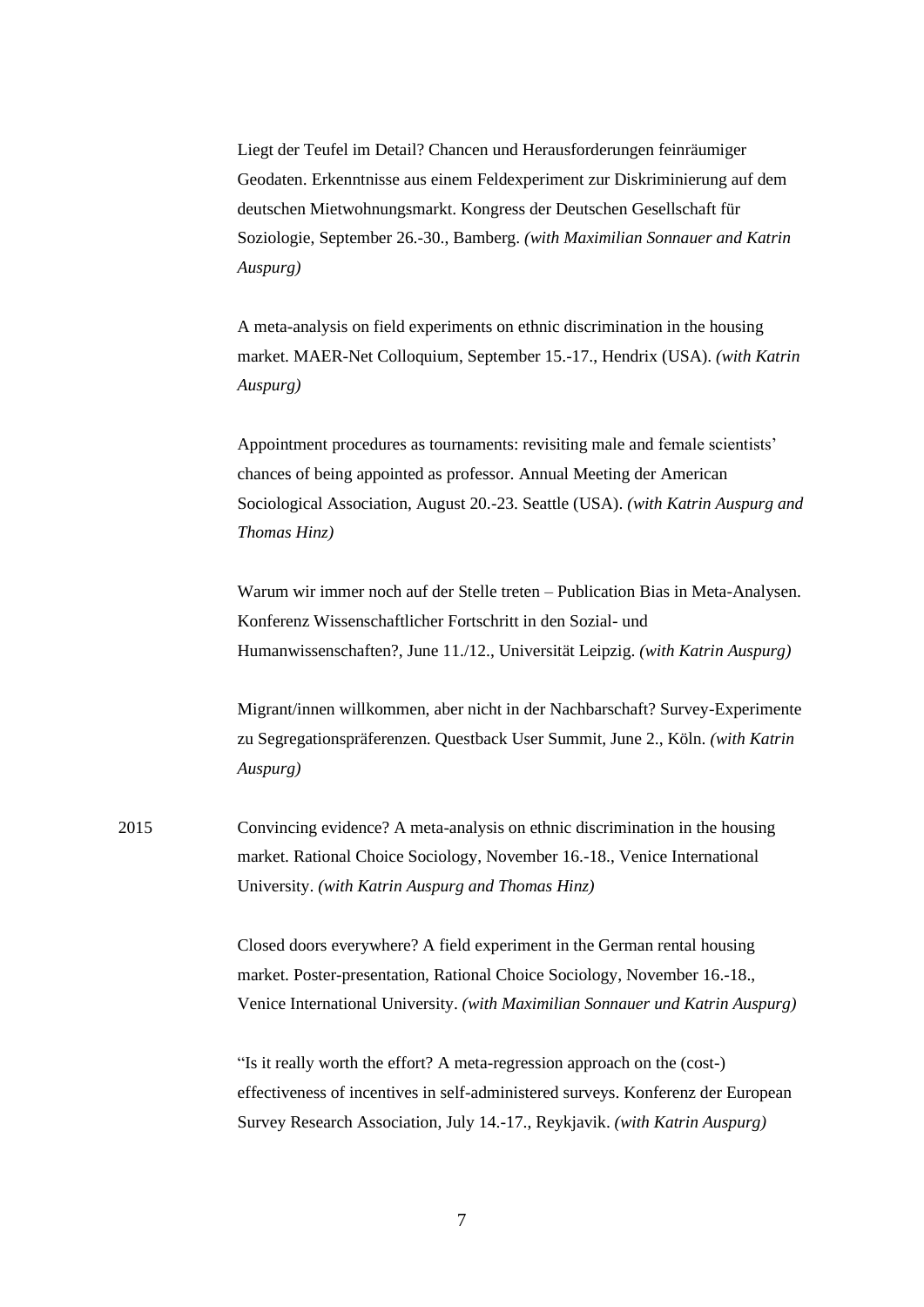|                 | Vignette studies in Labour Market Research. nncr on the move Workshop on        |
|-----------------|---------------------------------------------------------------------------------|
|                 | Factorial Surveys in Labour Market Research, May 21., University of Lausanne.   |
|                 | (with Katrin Auspurg)                                                           |
| 2014            | Auf der Suche nach "Signifikanz" – Indizien des Signifikanztrimmens. Poster-    |
|                 | presentation, Rational Choice Sociology, November 10.-13., Venice International |
|                 | University. (with Katrin Auspurg)                                               |
|                 | What difference makes a difference? $- A$ meta-regression approach on the       |
|                 | effectiveness conditions of incentives in self-administered surveys. MAER-Net   |
|                 | Colloquium, September 11.-13., Athens. (with Katrin Auspurg)                    |
|                 | Meritokratie, Diskriminierung oder Selbstselektion? Berufungschancen von        |
|                 | Wissenschaftlerinnen und Wissenschaftlern an der Universität Konstanz Gender in |
|                 | Progress February 12. University of Konstanz. (with Katrin Auspurg and Thomas   |
|                 | Hinz)                                                                           |
| 2013            | Just Taking the Gift or Returning the Favor? A Meta-Analysis on the Effects of  |
|                 | Incentives for Survey Participation. Rational Choice Sociology, November 18.-   |
|                 | 21., Venice International University. (with Katrin Auspurg)                     |
|                 | Wissenschaftlerinnen in Berufungsverfahren der Universität Konstanz im          |
|                 | Zeitraum 2001-2011. Gender in Progress, January 25., University of Konstanz.    |
|                 | (with Andreas Filser and Katrin Auspurg)                                        |
| 2012            | Respondent-Driven-Sampling – eine valide Stichprobenmethode in versteckten      |
|                 | Populationen?. Poster-presentation, 36. Kongress der Deutschen Gesellschaft für |
|                 | Soziologie, October 1.-5., Bochum/Dortmund                                      |
| <b>TEACHING</b> |                                                                                 |

| Fall 2020/21 | Datenerhebung (Seminar MA)                        |
|--------------|---------------------------------------------------|
| Fall 2019/20 | Ubung zur Bachelor- und Masterarbeit (BA)         |
|              | Ubung Analytische Soziologie                      |
|              | Datenerhebung (Seminar MA)                        |
| Spring 2019  | Computational Social Science (BA Research Course) |
| Fall 2018/19 | Datenerhebung (Seminar MA, with Katrin Auspurg)   |